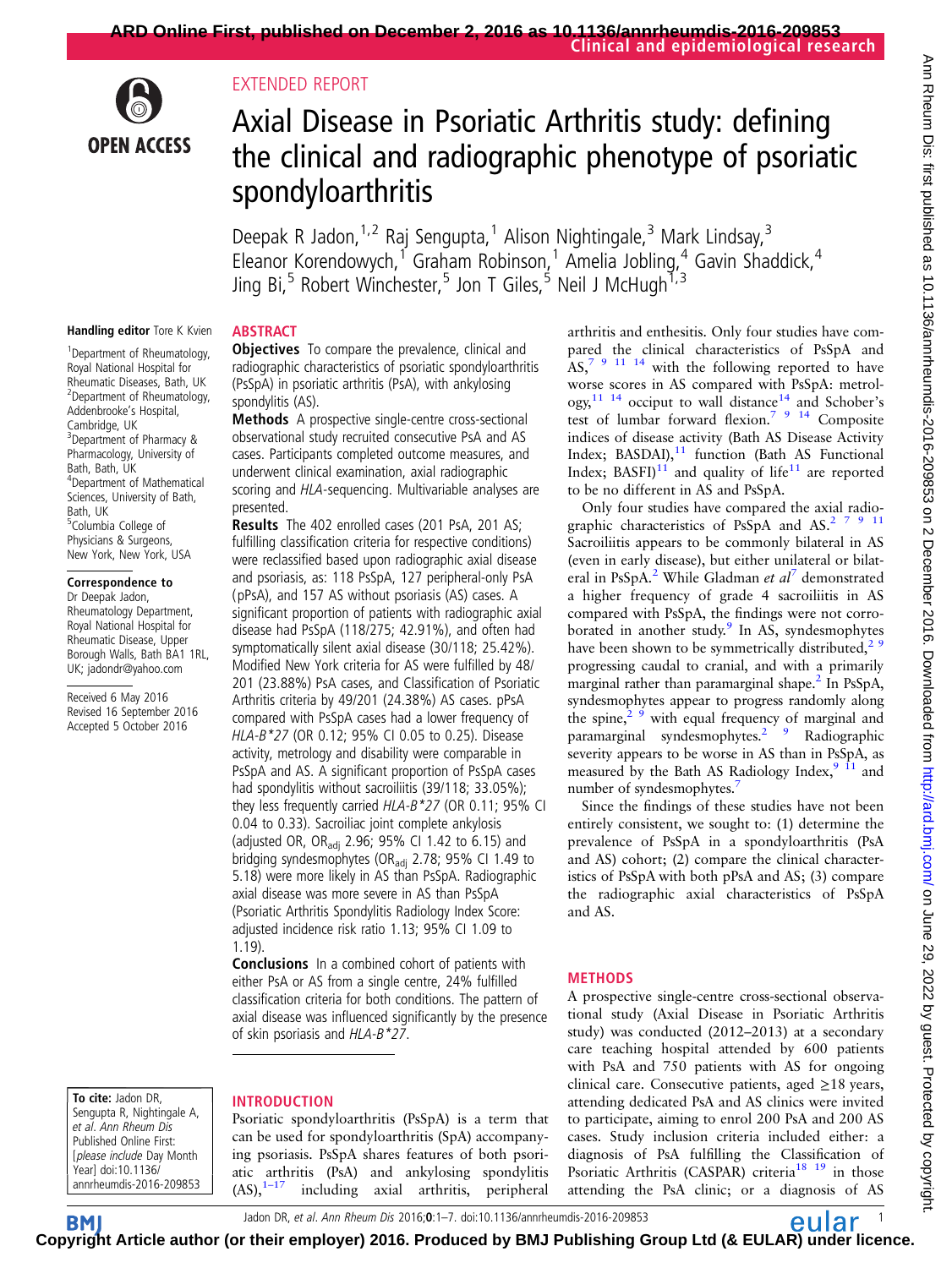# Clinical and epidemiological research

fulfilling the 1987 modified New York (mNY) diagnostic criteria for  $AS^{20}$  $AS^{20}$  $AS^{20}$  in those attending the AS clinic.

#### Clinical assessment

Participants completed patient reported outcome measures validated for use in PsSpA, including: BASDAI, $^{21-23}$  $^{21-23}$  $^{21-23}$  BASFI, $^{14}$   $^{24}$ Health Assessment Questionnaire Disability Index (HAQ), $25\frac{26}{5}$ and Ankylosing Spondylitis Disease Activity Score (ASDAS).<sup>[22 23 27](#page-6-0)</sup> Participants were questioned by a rheumatologist (DRJ) for a current or past history of: inflammatory axial symptoms (Assessment of Spondyloarthritis Society defin-ition<sup>[28](#page-6-0)</sup>); extra-articular manifestations including dactylitis, peripheral enthesitis, chest wall pain, uveitis and inflammatory bowel disease (IBD); family history in first-degree relatives of SpA, psoriasis, uveitis and IBD; tobacco smoking; synthetic disease modifying antirheumatic drug (sDMARD) use; biologic DMARD use; age at psoriasis symptom onset and diagnosis; and age at arthritis symptom onset and diagnosis. Data were verified using case notes.

All participants were examined by a rheumatologist (DRJ) using these clinical examination indices: Bath Ankylosing Spondylitis Metrology Index (BASMI),<sup>[29](#page-6-0)</sup> chest expansion, Leeds Enthesitis Index (LEI),  $30\,68$  tender joint count,  $31\,66$  $31\,66$  swollen joint count (SJC),<sup>[31](#page-6-0)</sup> Psoriasis Area and Severity Index (PASI),<sup>32</sup> modified Nail Psoriasis Severity Index (mNAPSI),<sup>[33](#page-6-0)</sup> and body mass index (BMI).

#### Laboratory testing

Blood samples were taken for HLA-B typing and high-sensitivity C reactive protein testing. All subjects were typed for HLA–B alleles by a Sanger sequence-based method,  $34$  except that the PCR reactions were carried out using a nested two-stage method, $35$  involving the heterozygous amplification of exon-2, intron-2 and exon-3 of HLA–B and HLA–C. Allele assignment was performed using SeqScape software (V.2.5; Applied Biosystems) and a library compiled from the current ImMunoGeneTics database.<sup>[36](#page-6-0)</sup> Allele designations are those recommended by the WHO nomenclature committee, and which separates locus, allelic group and allelic type by an asterisk and colons.[36](#page-6-0) Allele frequencies were directly enumerated.

#### Axial radiographic scoring

In keeping with previous publications,<sup>37</sup> 38</sup> inflammatory radiographic axial disease (RAD) was defined in PsSpA cases as the presence of: New York criteria sacroiliitis (unilateral grade  $\geq$ 3 or bilateral grade ≥2 sacroiliitis on pelvic radiograph) and/or ≥1 marginal/paramarginal syndesmophyte(s) of the cervical and/or lumbar spine.

The most recent axial radiographs of all participants were scored, blinded to clinical diagnosis, using two validated axial radiographic scoring tools for PsA; the Psoriatic Arthritis Spondylitis Radiology Index (PASRI)<sup>[39](#page-6-0)</sup> and the modified Stoke Ankylosing Spondylitis Spinal Score (mSASSS).<sup>[40](#page-6-0)</sup> The hospital's clinical protocol ensures that all PsA and AS cases have plain radiographs of their cervical spine (lateral in extension), lumbar spine (anteroposterior and lateral) and pelvis (anteroposterior) performed at least once during their care. Therefore radiographs were not at fixed time points relative to the research assessment. Studies in AS report a very slow rate of axial radiographic pro-gression (mean 1.3 unit/year; SD 2.5).<sup>[41](#page-6-0)</sup> As no data exist for PsSpA, a pilot study was undertaken to estimate this rate in PsSpA. Sequential axial radiographs were scored of 22 patients with PsSpA attending the hospital over a period spanning 2–31 years. mSASSS progression in PsSpA was only 0.6 units/year, justifying the use of historic radiographs  $(\leq 10 \text{ years}$  old) with prospective clinical data in this study.

#### Axial radiographic scoring reliability exercise and reading strategy

Two raters (DRJ and AN) underwent training in axial radiographic scoring by an experienced consultant musculoskeletal radiologist (GR). A broad-based horizontal morphology with adjacent degenerative features (intervertebral disc degeneration and/or end plate changes) were deemed to be a degenerative osteophyte. A thorn-like angulated morphology without adjacent degenerative features was deemed to be an inflammatory syndesmophyte. Ten random cases (five PsA, five AS) were selected from the cohort and scored independently by DRJ, AN and GR (the 'gold-standard' rater) using the PASRI and mSASSS, to assess inter-rater reliability. The same 10 cases were scored again a month later to assess intrarater reliability. Axial radiographs of the cohort were scored by two raters (DRJ and AN) using the PASRI and mSASSS. All equivocal cases were discussed with GR before final classification.

#### Statistical analysis

Data were analysed using STATA V.12.1 (2011 Texas, USA). Inter-rater and intrarater reliability was tested using the intraclass correlation coefficient (ICC). Univariable and multivariable analyses were performed using the  $\chi^2$  test, independent Student's t-test, Mann-Whitney U test, logistic regression, linear regression, Poisson regression for non-normally distributed count data, and zero-inflated Poisson regression for nonnormally distributed count data with an excess of zero values, as appropriate. Reverse stepwise regression was used to adjust for significant covariates, including: sex; age and disease duration at clinical assessment; age and disease duration at radiographic assessment; current or past history of sDMARD use, antitumour necrosis factor-α (anti-TNF) use and smoking; BMI and HLA-B\*27 status. The  $\alpha$ -level for statistical significance was 0.05.

#### Ethical considerations

The study was performed with ethical approval by Frenchay Regional Ethics Committee, written consent from participants, and in accordance with the Declaration of Helsinki.

#### RESULTS

The study enrolled 402 participants (201 PsA, 201 AS) and there were no missing clinical data. Complete axial radiographs were available for 392/402 (97.5%) participants; 10 PsA cases with incomplete radiographs to determine RAD, were assumed to have peripheral-only PsA (pPsA). The participants were reclassified as: PsSpA (n=118; 29.35%) based upon psoriasis (past/present) and RAD; pPsA (n=127; 31.60%) based upon psoriasis (past/present), peripheral arthritis and no RAD; and AS (n=157; 39.05%) based upon mNY criteria for  $AS^{20}$  and no psoriasis (past/present). A substantial proportion of patients with RAD had PsSpA (118/275; 42.91%).

#### Fulfilment of CASPAR, mNY and ASAS criteria

Forty-eight of 201 (23.88%) participants with PsA attending the PsA clinic (all fulfilling CASPAR) also fulfilled mNY criteria for AS. Forty-nine of 201 (24.38%) participants with AS attending the AS clinic (all fulfilling mNY criteria) also fulfilled CASPAR criteria for PsA. Although a lack of MRI data prevented us from fully applying the ASAS classification for axial SpA across our cohort, we did find that 157/157 (100%) of AS cases, 85/118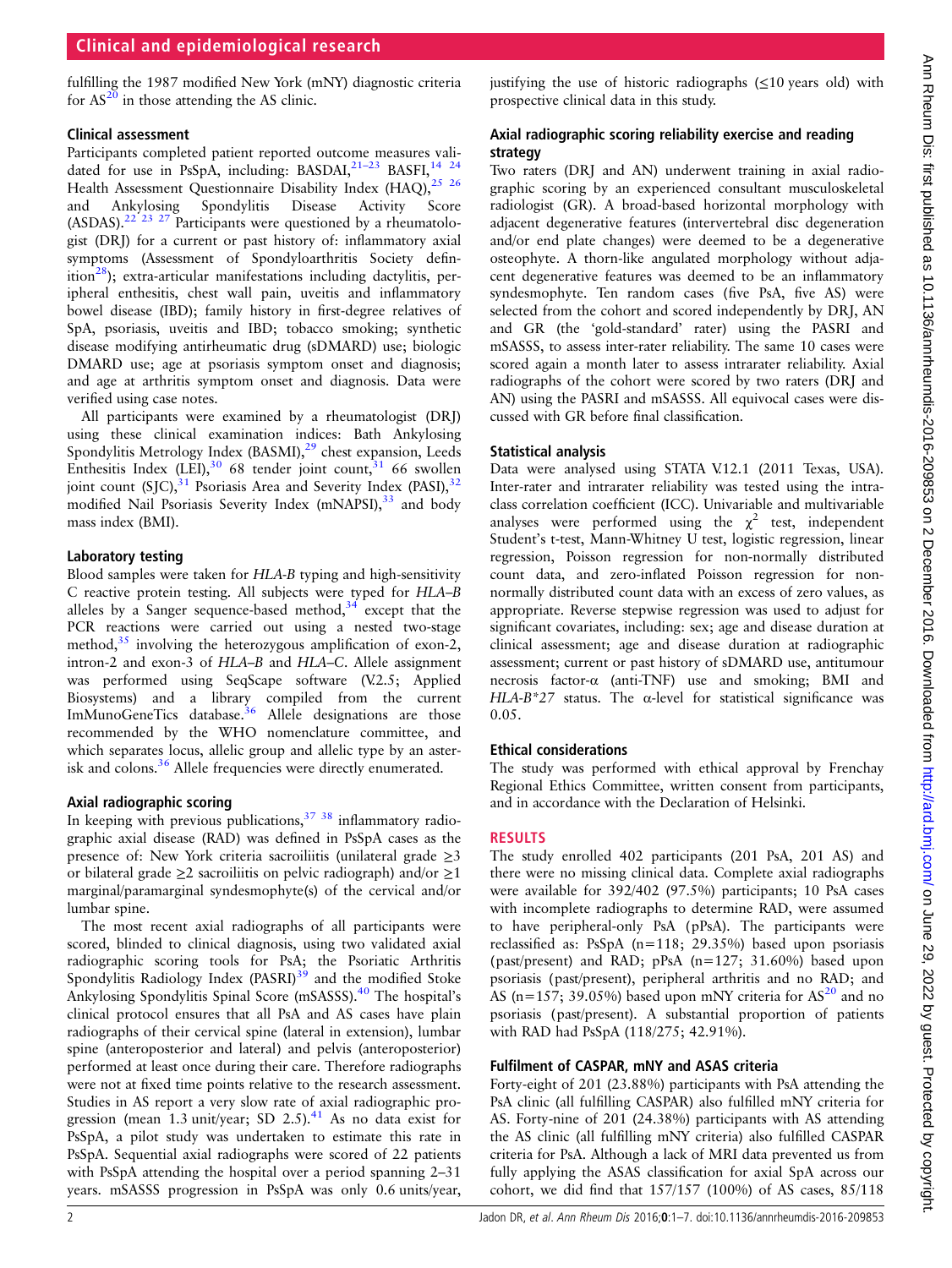(72%) of PsSpA cases and 9/127 (7%) of pPsA cases fulfilled ASAS criteria for axial SpA by either or both clinical-only or radiographic imaging streams.

#### Sociodemographic, treatment, laboratory and genetic characteristics

PsSpA, pPsA and AS cases were broadly similar in terms of age, disease duration, treatment and other sociodemographic characteristics (tables 1 and [2](#page-3-0)). Any differences were adjusted for in the multivariable models. HLA-B\*27 alleles (mainly HLA-B\*27:05:02) were present in 9/127 (7.09%) pPsA, 47/118 (39.83%) PsSpA and 140/157 (89.17%) AS cases (table 1). Compared with PsSpA cases, the presence of HLA-B\*27 was significantly more likely in AS ( OR 12.44; 95% CI 6.67 to 23.22, p<0.001) and significantly less likely in pPsA (OR 0.12; 95% CI 0.05 to 0.25,  $p < 0.001$ ).

#### Clinical predictors of PsSpA occurrence in PsA cases

Compared with pPsA cases, PsSpA cases had significantly younger age at arthritis symptom onset (median 37.98 years vs  $31.27$  years,  $p=0.01$ ) ([table 2](#page-3-0)). Male PsA cases were no more likely than female cases to have PsSpA (adjusted OR, OR<sub>adi</sub> 1.48; 95% CI 0.87 to 2.52, p=0.18).

#### Patient-reported outcome measures

#### Inflammatory axial symptoms

A history (past/present) of inflammatory axial symptoms was present in 77/127 (60.63%) pPsA, 88/118 (74.58%) PsSpA and 156/157 (99.36%) AS cases [\(table 3](#page-3-0)). Of note, 30/118 (25.42%) PsSpA cases (with RAD by classification) denied a history of inflammatory axial symptoms. AS cases were significantly more likely to report inflammatory axial symptoms (history/current) than PsSpA cases (OR<sub>adj</sub> 2.76; 95% CI 1.62 to 4.71, p<0.001 and ORadj 28.45; 95% CI 3.65 to 221.74, p=0.001, respectively) ([table 3\)](#page-3-0). pPsA cases were significantly less likely to have current inflammatory axial symptoms (OR<sub>adj</sub> 0.57; 95% CI 0.34 to 0.96, p=0.03) than PsSpA cases, especially of the thoracic spine (OR<sub>adi</sub> 0.48; 95% CI 0.26 to 0.88, p=0.02) and buttocks (OR<sub>adj</sub> 0.38; 95% CI 0.20 to 0.71, p=0.003).

#### Personal history of extra-articular manifestations and family history

pPsA cases were significantly less likely to have a history of IBD than PsSpA cases (OR<sub>adj</sub> 0.12; 95% CI 0.03 to 0.55, p=0.01) ([table 3](#page-3-0)). AS cases were significantly less likely to have a history of dactylitis than PsSpA cases (ORadj 0.18; 95% CI 0.07 to

0.42, p<0.001). Family history of SpA, psoriasis, uveitis and IBD were no different between groups.

#### Composite clinical indices

Disease activity, as measured by ASDAS, was frequently high  $(2.1-3.4)$  or very high  $(≥3.5)$  in both PsSpA  $(64/118; 54.24%)$ and AS (80/157; 50.96%), with no statistically significant difference between diseases. Similarly, in both PsSpA and AS cases, BASDAI indicated active  $(\geq 3.5 \text{ units}^{42})$  disease (median 3.60 vs 3.20), with no significant statistical (adjusted incidence risk ratio, IRRadj 1.03; 95% CI 0.92 to 1.17) or clinical (minimum clinically important difference, MCID of 1 unit in AS<sup>43</sup>) difference between diseases. Patient global assessment of axial disease activity (PaGA) in both PsSpA and AS indicated active (≥4 cm) disease, with no statistically significant differences between diseases (median 3 cm vs 3 cm).

Function, as measured by the BASFI, was poorer in AS compared with PsSpA (median 3.90 vs 3.10), with a clinically (MCID 0.7 units in  $AS<sup>43</sup>$ ) and a statistically significant difference between diseases (IRR<sub>adj</sub> 1.17 per 0.7 unit increase; 95% CI 1.06 to 1.26, p=0.002). No statistically significant differences in disability, as measured by the HAQ (MCID 0.35 units in PsA $^{44}$  $^{44}$  $^{44}$ ), was demonstrated between PsSpA and AS (IRR<sub>adi</sub> 1.04 per 0.35 unit increase; 95% CI 0.90 to 1.19), or PsSpA and pPsA (IRRadj 1.09 per 0.35 unit increase; 95% CI 0.95 to 1.26).

#### Clinical examination indices

#### Peripheral examination indices

Nail disease severity, measured using the mNAPSI, was significantly lower in pPsA than PsSpA (IRR<sub>adi</sub> 0.90 per unit increase; 95% CI 0.83 to 0.97, p=0.01). More specifically, nail onycholysis severity was significantly lower in pPsA than PsSpA (IRR<sub>adi</sub>  $0.84$  per unit increase;  $95\%$  CI 0.74 to 0.95,  $p=0.01$ ).  $pPsA$  and  $PsSpA$  were no different in terms of SJC, enthesitis severity (LEI) or psoriasis severity (PASI). Enthesitis severity (LEI) was higher in AS than PsSpA (IRRadj 1.33; 95% CI 1.02 to 1.74, p=0.04).

#### Axial metrology

Axial metrology measured using the BASMI was no different in AS and PsSpA (IRR<sub>adi</sub> 1.07 per unit increase; 95% CI 0.95 to 1.21). However, tragus to wall distance (adjusted mean difference 2.00 cm; 95% CI 0.58 to 3.42, p=0.006) and modified Schober's test (adjusted mean difference −0.65 cm; 95% CI −1.14 to −0.15, p=0.01) were poorer in AS than in PsSpA cases. Other BASMI subdomains and chest expansion were no different in PsSpA and AS. Surprisingly, BASMI and its subdomains were no different in PsSpA and pPsA cases.

Table 1 Sociodemographic, genetic and treatment characteristics of the PsSpA (n=127), AS (n=157) and pPsA (n=118) cases (categorical variables)

|                                       | AS<br><b>PsSpA</b><br>$n$ (%) |             | pPsA        | AS versus PsSpA |               |            | pPsA versus PsSpA |                  |            |
|---------------------------------------|-------------------------------|-------------|-------------|-----------------|---------------|------------|-------------------|------------------|------------|
|                                       |                               | n(%)        | $n$ (%)     | <b>OR</b>       | 95% CI        | p Value    | <b>OR</b>         | 95% CI           | p Value    |
| <b>Men</b>                            | 74 (63)                       | 118(75)     | 66 (52)     | 1.80            | 1.07 to 3.03  | $0.03*$    | 0.65              | 0.39 to 1.08     | $0.09*$    |
| Caucasian ancestry (patient-reported) | 117 (99)                      | 156 (99)    | 127 (100)   |                 |               |            |                   |                  |            |
| $HLA-B*27$ presence                   | 47 (40)                       | 140 (89)    | 9(7)        | 12.44           | 6.67 to 23.22 | $< 0.001*$ | 0.12              | $0.05$ to $0.25$ | $< 0.001*$ |
| Smoking ever                          | 57/110 (52)                   | 72/157 (46) | 67/109 (61) | 0.79            | 0.48 to 1.28  | $0.34*$    | 49. ا             | 0.87 to 2.56     | $0.15*$    |
| Synthetic DMARD use ever              | 53(45)                        | 26(17)      | 83 (65)     | 0.24            | 0.14 to 0.42  | $< 0.001*$ | 2.33              | 1.39 to 3.85     | $0.001*$   |
| Anti-TNF use ever                     | 53 (45)                       | 59 (38)     | 47 (37)     | 0.74            | 0.45 to 1.20  | $0.22*$    | 0.72              | 0.43 to 1.22     | $0.21*$    |

\*Continuity adjusted  $\chi^2$  test.

Anti-TNF, antitumour necrosis factor; AS, ankylosing spondylitis.

DMARD, disease modifying antirheumatic drug; HLA, human leucocyte antigen; n, number/proportion; pPsA, peripheral psoriatic arthritis; PsSpA, psoriatic spondyloarthropathy.

Jadon DR, et al. Ann Rheum Dis 2016;0:1-7. doi:10.1136/annrheumdis-2016-209853 3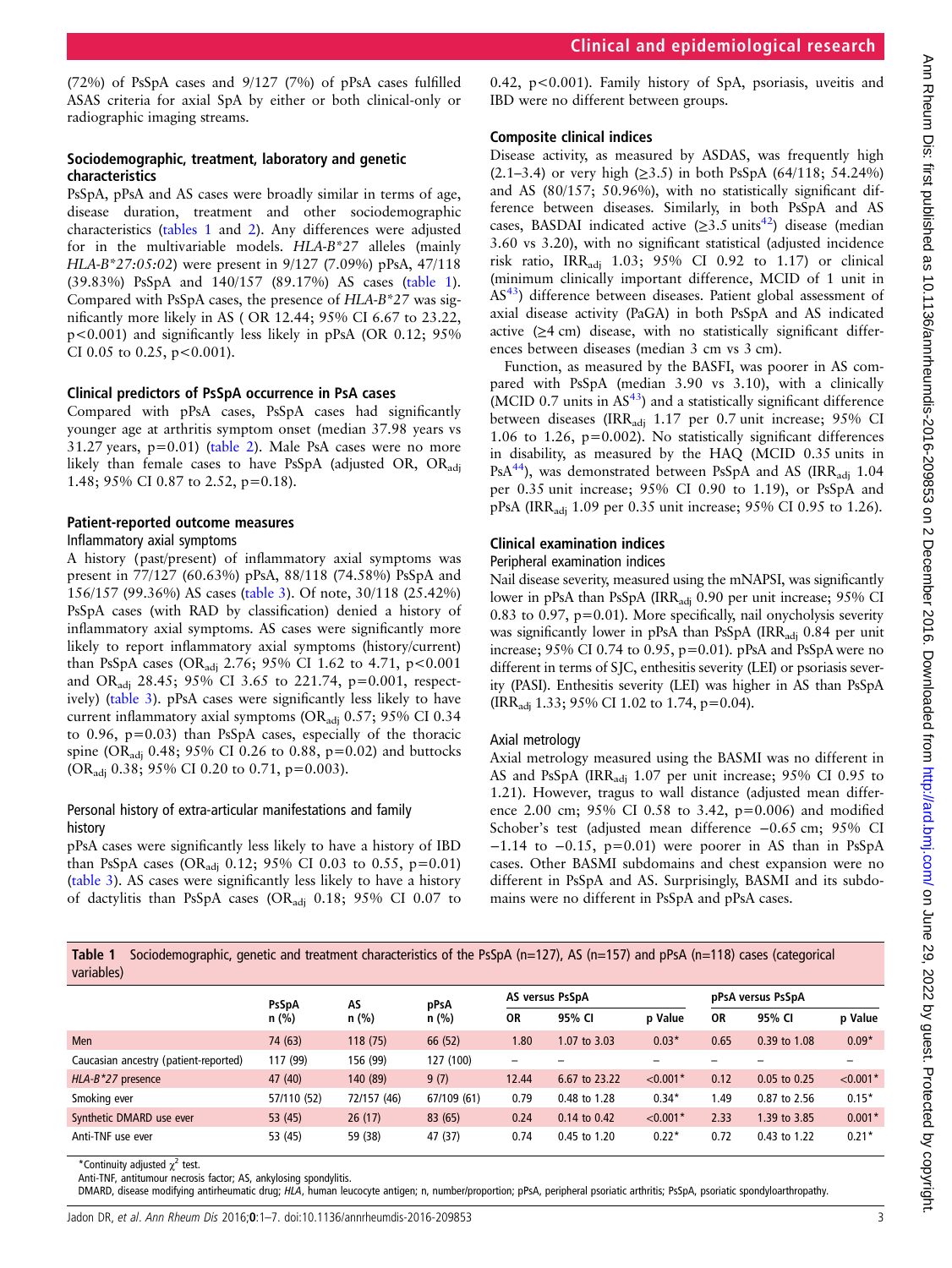<span id="page-3-0"></span>

|  | Table 2 Sociodemographic and laboratory characteristics of the PsSpA (n=118), AS (n=157) and pPsA (n=127) cases (numerical variables) |  |  |  |  |
|--|---------------------------------------------------------------------------------------------------------------------------------------|--|--|--|--|
|--|---------------------------------------------------------------------------------------------------------------------------------------|--|--|--|--|

|                             | PsSpA                     | AS                        | pPsA                      | AS versus PsSpA                |                   | pPsA versus PsSpA          |                   |
|-----------------------------|---------------------------|---------------------------|---------------------------|--------------------------------|-------------------|----------------------------|-------------------|
|                             | Median (IQR)<br>Mean (SD) | Median (IQR)<br>Mean (SD) | Median (IQR)<br>Mean (SD) | Mean diff<br>(95% CI)          | p Value           | Mean diff<br>(95% CI)      | p Value           |
| Age at (years)              |                           |                           |                           |                                |                   |                            |                   |
| Clinical assessment         | 58.09 (11.42)             | 53.44 (13.61)             | 58.13 (11.71)             | $-4.63$ ( $-7.68$ to $-1.58$ ) | $0.003*$          | $-0.03$ ( $-2.95$ to 2.88) | $0.98*$           |
| Arthritis onset             | 31.27 (21.06, 46.24)      | 20.00 (16.00, 26.00)      | 37.98 (28.37, 46.32)      | $\overline{\phantom{m}}$       |                   |                            | $0.01+$           |
| Arthritis diagnosis         | 35.99 (27.27, 52.00)      | 29.00 (23.00, 38.00)      | 39.99 (29.70, 48.73)      | $\overline{\phantom{m}}$       |                   |                            | 0.33 <sup>†</sup> |
| Psoriasis onset             | 31.50 (17.50, 41.50)      | $\qquad \qquad -$         | 27.00 (16.00, 14.00)      | $\overline{\phantom{m}}$       |                   | $\qquad \qquad -$          | $0.68+$           |
| Psoriasis diagnosis         | 33.00 (19.00, 43.00)      | $\qquad \qquad$           | 30.00 (19.00, 46.00)      | $\overline{\phantom{m}}$       |                   |                            | $0.20+$           |
| Disease duration at (years) |                           |                           |                           |                                |                   |                            |                   |
| Recent axial radiograph     | 15.50 (7.00, 26.00)       | 19.00 (10.00, 29.00)      | 13.00 (6.00, 23.00)       | $\qquad \qquad -$              | $0.13+$           | $\overline{\phantom{0}}$   | 0.41 <sup>†</sup> |
| Clinical assessment         | 18.00 (9.00, 27.00)       | 22.00 (10.00, 31.00)      | 15.00 (7.00, 26.00)       | $\overline{\phantom{m}}$       | $0.13+$           | $\qquad \qquad -$          | $0.34+$           |
| C reactive protein          | 3(2, 7)                   | 4(1, 10)                  | 2(0, 5)                   | 1.06 (0.99 to 1.12)            | 0.07 <sup>‡</sup> | $0.79$ (0.74 to 0.84)      | $< 0.0001 \pm$    |
| Body mass index (BMI)       | 29.52(5.16)               | 29.92 (4.96)              | 29.69(5.36)               | $-1.60$ ( $-2.21$ to $-0.84$ ) | $0.01*$           | $-0.18$ ( $-0.62$ to 0.51) | $0.81*$           |

\*Two-tailed Student's t-test.

†Mann-Whitney U test.

‡Poisson regression (adjusted for: sex, age, disease duration, anti-TNF use ever, synthetic DMARD use ever, and BMI).

Anti-TNF, antitumour necrosis factor; AS, ankylosing spondylitis; DMARD, disease modifying antirheumatic drug; Mean diff, mean difference; pPsA, peripheral psoriatic arthritis; PsSpA, psoriatic spondyloarthropathy.

| Table 3                               |              |          |         |                   | Axial inflammatory symptoms, extra-articular manifestations and family history in PsSpA ( $n=127$ ), AS ( $n=157$ ) and pPsA ( $n=118$ ) cases |                   |                            |                   |                   |  |
|---------------------------------------|--------------|----------|---------|-------------------|------------------------------------------------------------------------------------------------------------------------------------------------|-------------------|----------------------------|-------------------|-------------------|--|
|                                       | <b>PsSpA</b> | AS       | pPsA    |                   | AS versus PsSpA                                                                                                                                |                   |                            | pPsA versus PsSpA |                   |  |
|                                       | $n$ (%)      | n (%)    | $n$ (%) | $OR_{\text{adj}}$ | 95% CI                                                                                                                                         | p Value           | $\mathsf{OR}_\mathsf{adj}$ | 95% CI            | p Value           |  |
| Inflammatory axial symptoms           |              |          |         |                   |                                                                                                                                                |                   |                            |                   |                   |  |
| Current                               |              |          |         |                   |                                                                                                                                                |                   |                            |                   |                   |  |
| Spine or buttocks                     | 65(55)       | 133 (85) | 54 (43) | 2.76              | 1.62 to 4.71                                                                                                                                   | $< 0.001*$        | 0.57                       | 0.34 to 0.96      | $0.03*$           |  |
| Ever (past/current)                   |              |          |         |                   |                                                                                                                                                |                   |                            |                   |                   |  |
| Spine or buttocks                     | 88 (75)      | 156 (99) | 77(61)  | 28.45             | 3.65 to 221.74                                                                                                                                 | $0.001*$          | 0.69                       | 0.38 to 1.25      | $0.22*$           |  |
| Cervical                              | 71 (60)      | 132 (84) | 54 (43) | 1.82              | 0.94 to 3.55                                                                                                                                   | $0.08*$           | 0.73                       | 0.42 to 1.27      | $0.26*$           |  |
| <b>Thoracic</b>                       | 50(42)       | 114(73)  | 27(21)  | 2.20              | 1.23 to 3.92                                                                                                                                   | $0.01*$           | 0.48                       | 0.26 to 0.88      | $0.02*$           |  |
| Lumbar                                | 70 (59)      | 149 (95) | 58 (46) | 6.75              | 2.82 to 16.16                                                                                                                                  | $< 0.001*$        | 0.82                       | 0.47 to 1.43      | $0.48*$           |  |
| <b>Buttocks</b>                       | 55 (47)      | 132 (84) | 24 (19) | 3.19              | 1.67 to 6.07                                                                                                                                   | $< 0.001*$        | 0.38                       | 0.20 to 0.71      | $0.003*$          |  |
| Extra-articular manifestations (ever) |              |          |         |                   |                                                                                                                                                |                   |                            |                   |                   |  |
| <b>Dactylitis</b>                     | 37(31)       | 8(5)     | 50(39)  | 0.18              | 0.07 to 0.42                                                                                                                                   | $< 0.001*$        | 1.09                       | 0.62 to 1.93      | $0.76*$           |  |
| <b>Enthesitis</b>                     | 56 (47)      | 58 (37)  | 59 (46) | 0.70              | 0.43 to 1.14                                                                                                                                   | $0.15*$           | 0.93                       | 0.56 to 1.55      | $0.79*$           |  |
| Chest wall pain                       | 52 (44)      | 102(65)  | 34(27)  | 1.21              | 0.70 to 2.19                                                                                                                                   | $0.52*$           | 0.63                       | 0.35 to 1.15      | $0.13*$           |  |
| <b>Uveitis</b>                        | 31 (26)      | 84 (54)  | 11(9)   | 1.44              | 0.79 to 2.62                                                                                                                                   | $0.24*$           | 0.52                       | 0.22 to 1.22      | $0.13*$           |  |
| Inflammatory bowel disease            | 13(11)       | 15(10)   | 2(2)    | 0.85              | 0.36 to 1.98                                                                                                                                   | $0.70*$           | 0.12                       | 0.03 to 0.55      | $0.01*$           |  |
| <b>Family history</b>                 |              |          |         |                   |                                                                                                                                                |                   |                            |                   |                   |  |
| Spondyloarthritis                     | 25(21)       | 52(33)   | 16(13)  | 1.26              | 0.67 to 2.34                                                                                                                                   | 0.47 <sub>†</sub> | 0.73                       | 0.34 to 1.53      | 0.40 <sub>†</sub> |  |
| <b>Psoriasis</b>                      | 58 (49)      | 20(13)   | 56 (44) | 0.16              | 0.08 to 0.30                                                                                                                                   | < 0.001           | 0.79                       | 0.46 to 1.36      | 0.40              |  |
| <b>Uveitis</b>                        | 7(6)         | 37(24)   | 4(3)    | 2.27              | 0.94 to 5.51                                                                                                                                   | $0.07+$           | 1.84                       | 0.42 to 7.99      | 0.42 <sub>†</sub> |  |
| Inflammatory bowel disease            | 9(8)         | 17(11)   | 11(9)   | 1.57              | 0.59 to 4.17                                                                                                                                   | 0.37              | 1.10                       | 0.42 to 2.90      | 0.84              |  |

\*Multivariable reverse-stepwise logistic regression model (adjusted for potential covariates, including: sex, age at assessment, disease duration at assessment, HLA-B\*27 status, synthetic DMARD use ever, anti-TNF use ever, smoking ever and body mass index).

†Reverse-stepwise logistic regression model adjusted for HLA-B\*27 status.

Anti-TNF, antitumour necrosis factor; AS, ankylosing spondylitis; DMARD, disease modifying antirheumatic drug; n, proportion; OR<sub>adi</sub>, adjusted OR; pPsA, peripheral psoriatic arthritis; PsSpA, psoriatic spondyloarthropathy.

#### Axial radiographic comparison of PsSpA and AS cases

Excellent<sup>[34](#page-6-0)</sup> inter-rater (ICC  $\geq$ 0.85) and intrarater (ICC  $\geq$ 0.88) reliability was achieved by raters for the PASRI, mSASSS and regional subdomains.

#### Axial radiographic pattern

The predominant pattern of sacroiliitis in both AS (142/147; 96.60%) and PsSpA (65/79; 82.28%) cases was bilateral [\(table 4](#page-4-0)), albeit statistically different ( $p=0.001$ ) [\(table 4](#page-4-0)). Symmetrical grade

sacroiliitis was the predominant pattern in both PsSpA (60/79; 75.95%) and AS (119/147; 80.95%), with no difference between diseases ( $p=0.65$ ). There was no significant difference between AS and PsSpA in terms of the occurrence of spondylitis (cervical and/ or lumbar), cervical vertebrae spondylitis, cervical facet joint fusion or lumbar vertebrae spondylitis.

Of 118 cases classified as PsSpA: 45/118 (38.14%) had sacroiliitis with spondylitis, 39/118 (33.05%) had spondylitis alone and 34/118 (28.81%) had sacroiliitis alone. The majority of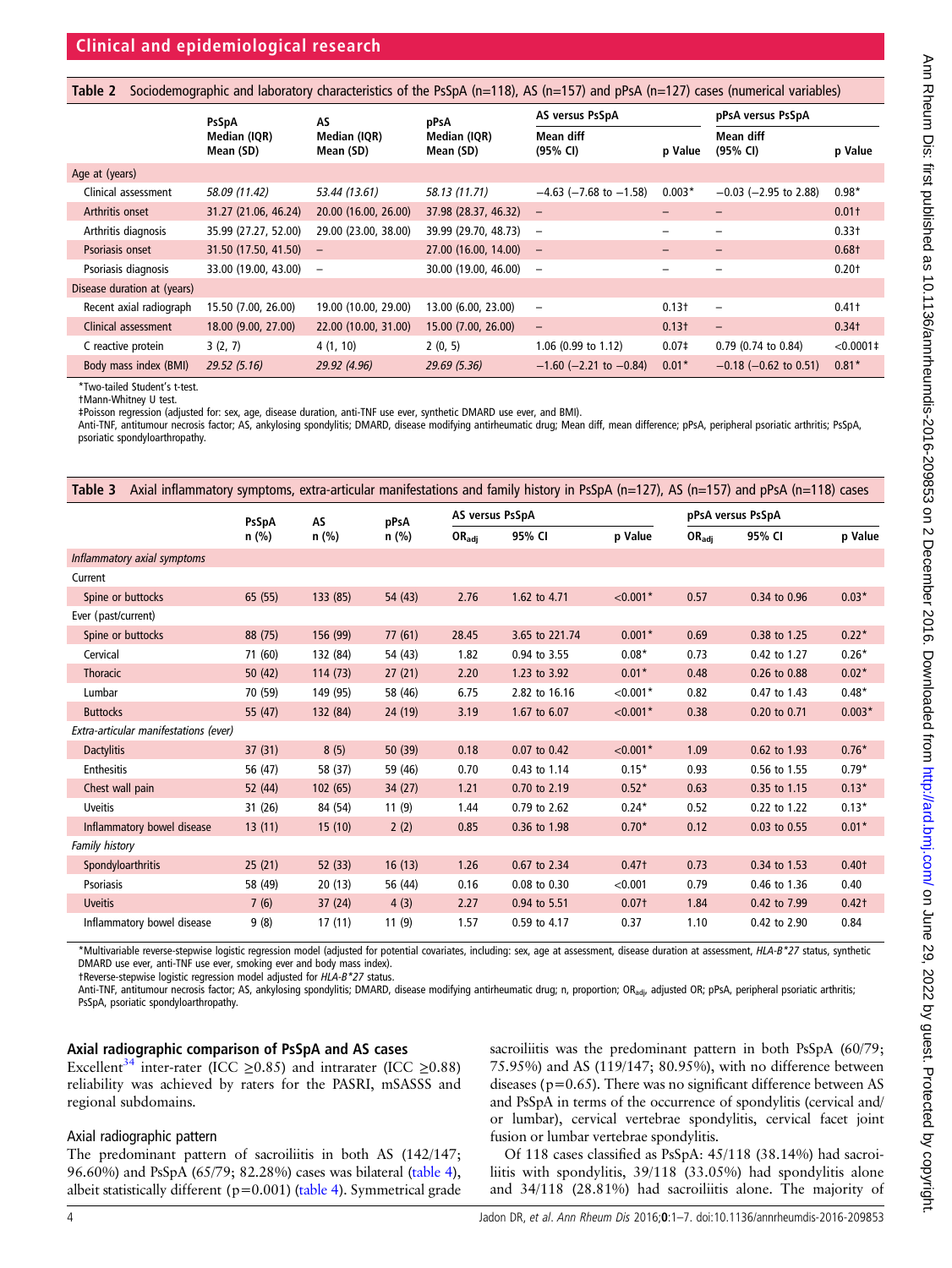<span id="page-4-0"></span>

| Axial radiographic pattern and morphology in PsSpA (n=118) and AS (n=157) cases<br>Table 4 |             |              |           |                   |         |  |  |  |  |
|--------------------------------------------------------------------------------------------|-------------|--------------|-----------|-------------------|---------|--|--|--|--|
|                                                                                            | PsSpA       | <b>AS</b>    |           | AS versus PsSpA   |         |  |  |  |  |
|                                                                                            | n (%)       | n (%)        | <b>OR</b> | 95% CI            | p Value |  |  |  |  |
| Pattern                                                                                    |             |              |           |                   |         |  |  |  |  |
| Radiographic                                                                               |             |              |           |                   |         |  |  |  |  |
| <b>Sacroiliitis</b>                                                                        | 79 (67)     | 157 (100)    | -         | $\qquad \qquad -$ | -       |  |  |  |  |
| Spondylitis (cervical and/or lumbar)                                                       | 84 (71)     | 109 (69)     | 0.94      | 0.52 to 1.69      | 0.83    |  |  |  |  |
| Sacroiliitis pattern                                                                       |             |              |           |                   |         |  |  |  |  |
| <b>Bilateral</b>                                                                           | 65/79 (82)  | 142/147 (97) | 6.14      | 2.08 to 18.15     | 0.001   |  |  |  |  |
| Symmetrical grade                                                                          | 60/79 (76)  | 119/147 (81) | 1.17      | 0.59 to 2.32      | 0.65    |  |  |  |  |
| Spondylitis pattern                                                                        |             |              |           |                   |         |  |  |  |  |
| Cervical vertebrae                                                                         | 52/116 (45) | 85 (54)      | 1.20      | 0.65 to 2.25      | 0.56    |  |  |  |  |
| Cervical facet joint                                                                       | 29 (25)     | 60 (38)      | 1.48      | 0.81 to 2.72      | 0.20    |  |  |  |  |
| Lumbar vertebrae                                                                           | 50/117 (43) | 85 (54)      | 1.37      | 0.75 to 2.50      | 0.30    |  |  |  |  |
| Morphology                                                                                 |             |              |           |                   |         |  |  |  |  |
| Sacroiliac joint                                                                           |             |              |           |                   |         |  |  |  |  |
| Sclerosis bilaterally (grade 2)                                                            | 6(5)        | 9(6)         | 1.75      | 0.56 to 5.48      | 0.34    |  |  |  |  |
| Erosion (grade 3)                                                                          | 42 (36)     | 53 (34)      | 1.07      | 0.63 to 1.81      | 0.80    |  |  |  |  |
| Partial ankylosis (grade 3)                                                                | 25 (21)     | 46 (29)      | 1.08      | 0.56 to 2.10      | 0.81    |  |  |  |  |
| Complete ankylosis (grade 4)                                                               | 18(15)      | 68 (43)      | 2.96      | 1.42 to 6.15      | 0.004   |  |  |  |  |
| Vertebral                                                                                  |             |              |           |                   |         |  |  |  |  |
| Erosion, n (%)                                                                             | 3(3)        | 6(4)         | 1.58      | 0.38 to 6.57      | 0.53    |  |  |  |  |
| Non-bridging syndesmophyte                                                                 | 47 (40)     | 58 (37)      | 0.93      | 0.57 to 1.56      | 0.79    |  |  |  |  |
| <b>Bridging syndesmophyte</b>                                                              | 12(10)      | 36(23)       | 2.78      | 1.49 to 5.18      | 0.001   |  |  |  |  |

\*Multivariate reverse-stepwise logistic regression model (adjusted as required for the following potential covariates: sex, age at radiographic assessment, disease duration at radiographic assessment, HLA-B\*27 status, anti-TNF use ever, synthetic DMARD use ever, smoking and BMI)

Anti-TNF, antitumour necrosis factor; AS, ankylosing spondylitis; BMI, body mass index; DMARD, disease modifying antirheumatic drug; PsSpA, psoriatic spondyloarthritis.

PsSpA cases with spondylitis alone were symptomatic (22/39; 56.41%); although were less likely to be symptomatic than PsSpA cases with sacroiliitis with or without spondylitis (66/79; 83.54%) (OR 0.26; 95% CI 0.11 to 0.61, p=0.002). Thoracic spine radiographs, MRI and CT scans were available on 32/39 PsSpA cases with spondylitis alone, and none demonstrated diffuse idiopathic hyperostosis (DISH), defined as per the cri-teria of Resnick.<sup>[45](#page-6-0)</sup>

# Correlation of radiographic pattern with HLA-B\*27 status in PsSpA cases

HLA-B\*27 was present in 6/39 (15.38%) of PsSpA cases with spondylitis alone, 11/34 (32.35%) of cases with sacroiliitis alone and 30/45 (66.67%) of cases with both sacroiliitis and spondylitis. Logistic regression (adjusted for sex, age and disease duration) demonstrated a significantly increased probability for the presence of HLA-B\*27 in PsSpA cases with both sacroiliitis and spondylitis, compared with spondylitis alone (OR<sub>adi</sub> 9.10; 95%) CI 3.01 to 27.47, p<0.001).

# Axial radiographic morphology

AS cases were more likely than PsSpA cases to have complete SIJ ankylosis (ORadj 2.96; 95% CI 1.42 to 6.15, p=0.004), vertebral bridging syndesmophytes (ORadj 2.78; 95% CI 1.49 to 5.18, p=0.001), but not partial SIJ ankylosis, SIJ erosion, SIJ sclerosis, vertebral non-bridging syndesmophytes or vertebral erosions (table 4).

# Axial radiographic severity

Axial radiographic severity measured using the PASRI (and mSASSS) was lower in women compared with men in both PsSpA (median 5.5 vs 7.0; IRR<sub>adi</sub> 0.62 per unit increase; 95%

Jadon DR, et al. Ann Rheum Dis 2016;0:1-7. doi:10.1136/annrheumdis-2016-209853

CI 0.57 to 0.67,  $p < 0.001$ ) and AS cases (median 8 vs 18; IRR<sub>adi</sub> 0.67 per unit increase; 95% CI 0.61 to 0.73, p<0.001).

Axial radiographic severity was higher in AS than PsSpA, as measured by the PASRI (median 15 vs 6; IRR<sub>adi</sub> 1.13 per unit increase;  $95\%$  CI 1.09 to 1.19,  $p < 0.001$ ) and the mSASSS (median 10 vs 3; IRR<sub>adj</sub> 1.09 per unit increase; 95% CI 1.04 to 1.14, p<0.001). Severity in AS was also greater than PsSpA when analysed by axial region: cervical vertebral PASRI (IRR<sub>adi</sub> 1.57 per unit increase; 95% CI 1.35 to 1.83, p<0.001), cervical facet joint PASRI (IRR<sub>adi</sub> 1.47 per unit increase;  $95\%$  CI 1.08 to 1.99,  $p=0.01$ ) and lumbar vertebral PASRI (IRR<sub>adi</sub> 1.42 per unit increase;  $95\%$  CI 1.29 to 1.58, p<0.001).

Using the mSASSS in PsSpA, the cervical region was more severely affected than the lumbar spine  $\text{IRR}_{\text{adi}}$  1.54 per unit increase; 95% CI 1.20 to 1.74, p<0.001), but similar in AS. Vertebral osteoproliferative severity, as measured by the PASRI, (bridging and/or non-bridging syndesmophytes) was higher in AS than PsSpA (median 6 vs 2; IRR<sub>adi</sub> 1.31 per unit increase; 95% CI 1.09 to 1.57, p=0.004). Vertebral erosion severity was no different in the two diseases.

# **DISCUSSION**

Studies suggest a high degree of overlap between pPsA, PsSpA and AS; but are few in number and frequently of small sample size. We therefore sought to further define the similarities and differences between these conditions, and whether these could be explained by clinical and genetic parameters. Axial disease was defined radiographically, due to the robustness and reproducibility of doing so. Accordingly, a significant proportion of PsA cases were reclassified to the PsSpA phenotype, and found to often be asymptomatic. Importantly, a quarter of PsA and AS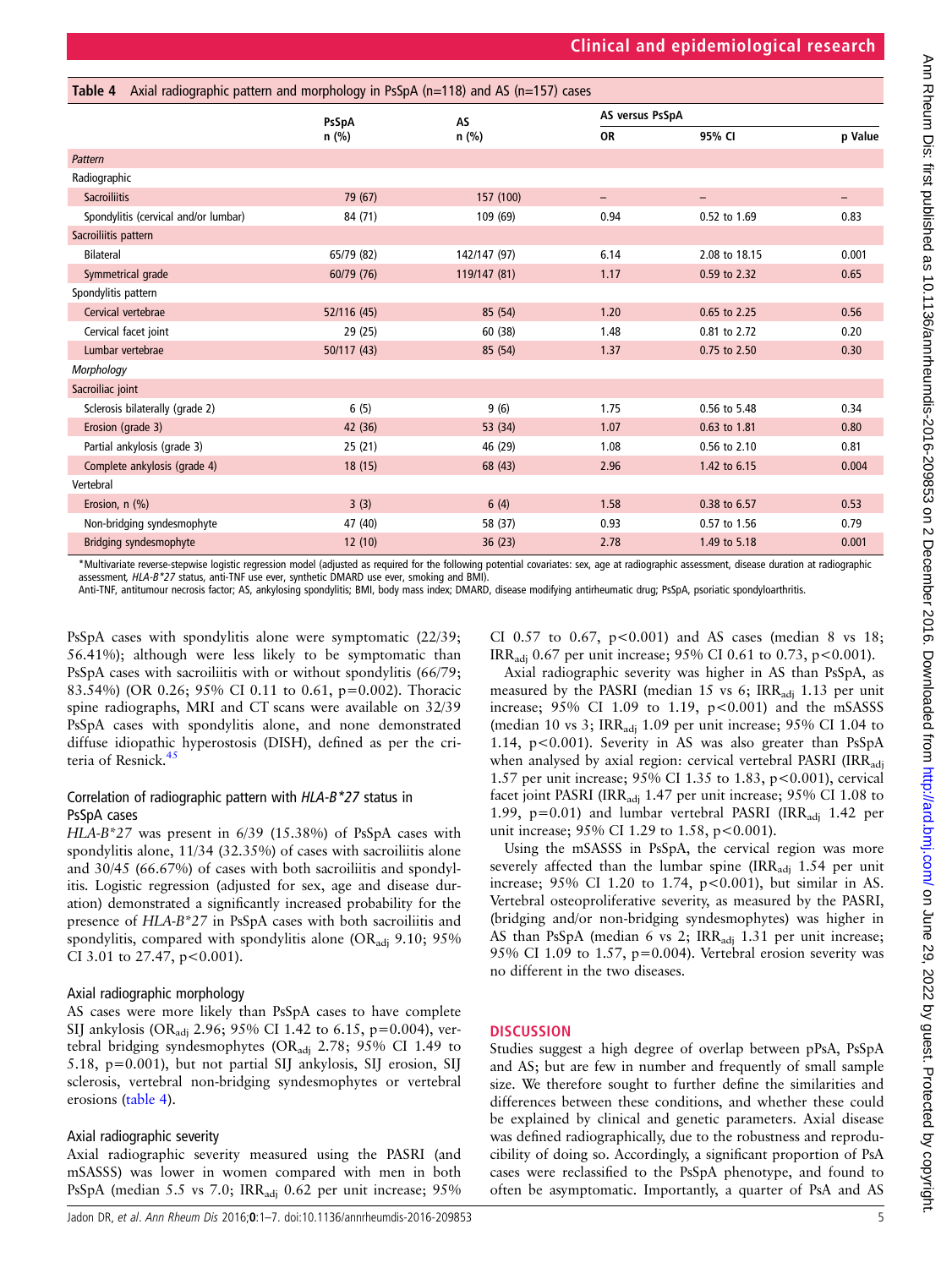# <span id="page-5-0"></span>Clinical and epidemiological research

cases were classifiable as the other disease using the currently available classification systems.

In PsSpA cases, spondylitis without sacroiliitis was common and usually symptomatic. Our methods ensured we were not scoring degenerative lesions as being inflammatory, and the thoracic imaging of these cases confirmed that they did not simply have DISH. Previous studies have shown similarly high prevalence of spondylitis without sacroiliitis,  $3<sup>4</sup>$  and proposed it as a feature distinguishing PsSpA from AS.<sup>46</sup> The differing prevalence of HLA-B\*27 alleles in our radiographic subphenotypes of PsSpA offers a unique insight, and implies aetiopathogenic differences between sacroiliitis and spondylitis in PsSpA.

AS cases were more likely than PsSpA cases to have complete SIJ ankylosis and bridging syndesmophytes. These features may prove more useful than syndesmophyte shape<sup>47</sup> to distinguish PsSpA from AS. Unilateral or asymmetrical grade sacroiliitis, reported to be characteristic of PsSpA,<sup>9</sup> were not found in the current study, possibly as we have a more established disease cohort at a later stage of radiographic disease. We do plan to explore the association between certain HLA-B alleles and their haplotypes, with symmetry of sacroiliitis, as has recently been described by Haroon et al.<sup>[48](#page-6-0)</sup>

Previous studies have found clinical predictors for PsSpA occurrence in PsA include: male  $sex$ ,  $3<sup>49</sup>$  the presence of HLA-B\*27,<sup>[15](#page-6-0)</sup> nail dystrophy,<sup>15</sup> higher number of radiographic-ally damaged joints,<sup>[15](#page-6-0)</sup> high erythrocyte sedimentation rate,<sup>15</sup> and longer disease duration, with axial disease being a late-onset feature. $8^{8}$  [12](#page-6-0) The latter clinical predictor may explain much of the variation in estimated prevalence of PsSpA in PsA cohorts, as many studies have investigated PsA cases with relatively recent onset disease, allowing insufficient time for the PsSpA phenotype to have fully expressed. We acknowledge that to truly understand the natural history of axial disease in PsA, a longitudinal inception cohort study is required. Predictors of PsSpA occurrence in our PsA cohort included: the presence of HLA-B\*27, younger age at arthritis onset, higher nail onycholysis severity, axial inflammatory symptoms and IBD. Onycholysis may be a more specific marker of synovial-entheseal complex inflammation, a process considered important in SpA pathogen-esis,<sup>[49](#page-6-0)</sup> and giving further biological credence to our finding. The presence of psoriatic nail disease has been shown in another study to be a biomarker of higher systemic enthesopathy burden and higher inflammation scores, measured using ultrasound.<sup>50</sup>

PsSpA is not a clinically less impactful form of AS; measures of disease activity (ASDAS, BASDAI and PaGA), disability (HAQ) and metrology (BASMI) were high in both PsSpA and AS cases, with no statistically significant difference between groups. Of note, 74% of PsSpA cases had peripheral arthritis, and erosions were observed in 64% (48/75) of those with available radiographs, hence the additional burden of peripheral joint disease may have influenced at least some of these measures.

The reliability of our results is improved by a large sample size, single-centre follow-up, excellent inter-rater reliability for radiographic scoring, no missing clinical data, limited (<3%) missing radiographic data and a single rheumatologist performing clinical assessments; the inter-rater reliability of clinical assessments in PsA is known to be poor. $51$  A limitation of our study was the lack of MRI, inclusion of which on all patients would have made the study unfeasible, and introduced selection bias if only analysed for some of the cohort. Quantitative radiographic scoring with embedded morphological data improved the study's power to detect differences between groups. Inclusion of comprehensive covariate data in multivariable models allowed adjustment for potential confounders, in particular disease duration. Our findings are generalisable because the study was conducted in a secondary care hospital taking unselected PsA and AS referrals.

The impact of recall bias is likely curtailed by a similar magnitude and direction of effect in each SpA group. Unfortunately the cross-sectional study design reduced the ability to entirely adjust for: time-varying variables such as smoking, BMI and medication use; and unmeasured confounders such as NSAID<sup>[52](#page-6-0)</sup> use, delayed diagnosis and physiotherapy. While anti-TNF therapy may inhibit<sup>53 54</sup> or have no effect<sup>[55 56](#page-6-0)</sup> on syndesmophyte formation in AS, no data exist in PsSpA.

To conclude, this study indicates that PsSpA forms part of the SpA spectrum, flanked by pPsA and AS. In terms of most clinical indices of disease activity, PsSpA has a similar disease burden as AS, despite being less severe radiographically. This may be of relevance in the development of future treatment guidelines. Furthermore, PsSpA may represent a distinct endophenotype influenced by factors related to the presence of psoriasis, psoriatic nail disease and HLA-B\*27 variants. In future work we plan to use our data set to further explore whether genetic variants are closely linked with more homogeneously defined patterns of disease.

Acknowledgements The authors thank Dr William Tillett (Consultant Rheumatologist), Nicola Waldron (Rheumatology Specialist Nurse), Charlotte Cavill (database manager) and Mandy Knight (database administrator) for their contribution to this study.

Contributors All contributors to this manuscript and study have been acknowledged as coauthors or in the 'acknowledgement' section of the manuscript.

Funding This study was funded through an unrestricted Investigator-Initiated Research grant by Pfizer Limited.

Competing interests None declared.

Patient consent Obtained.

Ethics approval Frenchay Regional Ethics Committee, Bristol, UK.

Provenance and peer review Not commissioned; externally peer reviewed.

Open Access This is an Open Access article distributed in accordance with the Creative Commons Attribution Non Commercial (CC BY-NC 4.0) license, which permits others to distribute, remix, adapt, build upon this work non-commercially, and license their derivative works on different terms, provided the original work is properly cited and the use is non-commercial. See: [http://creativecommons.org/](http://creativecommons.org/licenses/by-nc/4.0/) [licenses/by-nc/4.0/](http://creativecommons.org/licenses/by-nc/4.0/)

#### **REFERENCES**

- Bywaters EG, Dixon AS. Paravertebral ossification in psoriatic arthritis. [Ann Rheum](http://dx.doi.org/10.1136/ard.24.4.313) [Dis](http://dx.doi.org/10.1136/ard.24.4.313) 1965;24:313–31.
- McEwen C, DiTata D, Lingg C, et al. Ankylosing spondylitis and spondylitis accompanying ulcerative colitis, regional enteritis, psoriasis and Reiter's disease. A comparative study. [Arthritis Rheum](http://dx.doi.org/10.1002/art.1780140302) 1971;14:291-318.
- 3 Lambert JR, Wright V. Psoriatic spondylitis: a clinical and radiological description of the spine in psoriatic arthritis. Q J Med 1977;46:411-25.
- 4 Hanly JG, Russell ML, Gladman DD. Psoriatic spondyloarthropathy: a long term prospective study. [Ann Rheum Dis](http://dx.doi.org/10.1136/ard.47.5.386) 1988;47:386–93.
- 5 Scarpa R, Oriente P, Pucino A, et al. The clinical spectrum of psoriatic spondylitis. [Br J Rheumatol](http://dx.doi.org/10.1093/rheumatology/27.2.133) 1988;27:133–7.
- 6 Salvarani C, Macchioni P, Cremonesi T, et al. The cervical spine in patients with psoriatic arthritis: a clinical, radiological and immunogenetic study. [Ann Rheum Dis](http://dx.doi.org/10.1136/ard.51.1.73) 1992;51:73–7.
- 7 Gladman DD, Brubacher B, Buskila D, et al. Differences in the expression of spondyloarthropathy: a comparison between ankylosing spondylitis and psoriatic arthritis. Clin Invest Med 1993;16:1–7.
- Jenkinson T, Armas J, Evison G, et al. The cervical spine in psoriatic arthritis: a clinical and radiological study. [Rheumatology \(Oxford\)](http://dx.doi.org/10.1093/rheumatology/33.3.255) 1994;33:255-9.
- 9 Helliwell PS, Hickling P, Wright V. Do the radiological changes of classic ankylosing spondylitis differ from the changes found in the spondylitis associated with inflammatory bowel disease, psoriasis, and reactive arthritis? [Ann Rheum Dis](http://dx.doi.org/10.1136/ard.57.3.135) 1998;57:135–40.
- 10 Laiho K, Kauppi M. The cervical spine in patients with psoriatic arthritis. [Ann](http://dx.doi.org/10.1136/ard.61.7.650) [Rheum Dis](http://dx.doi.org/10.1136/ard.61.7.650) 2002;61:650–2.